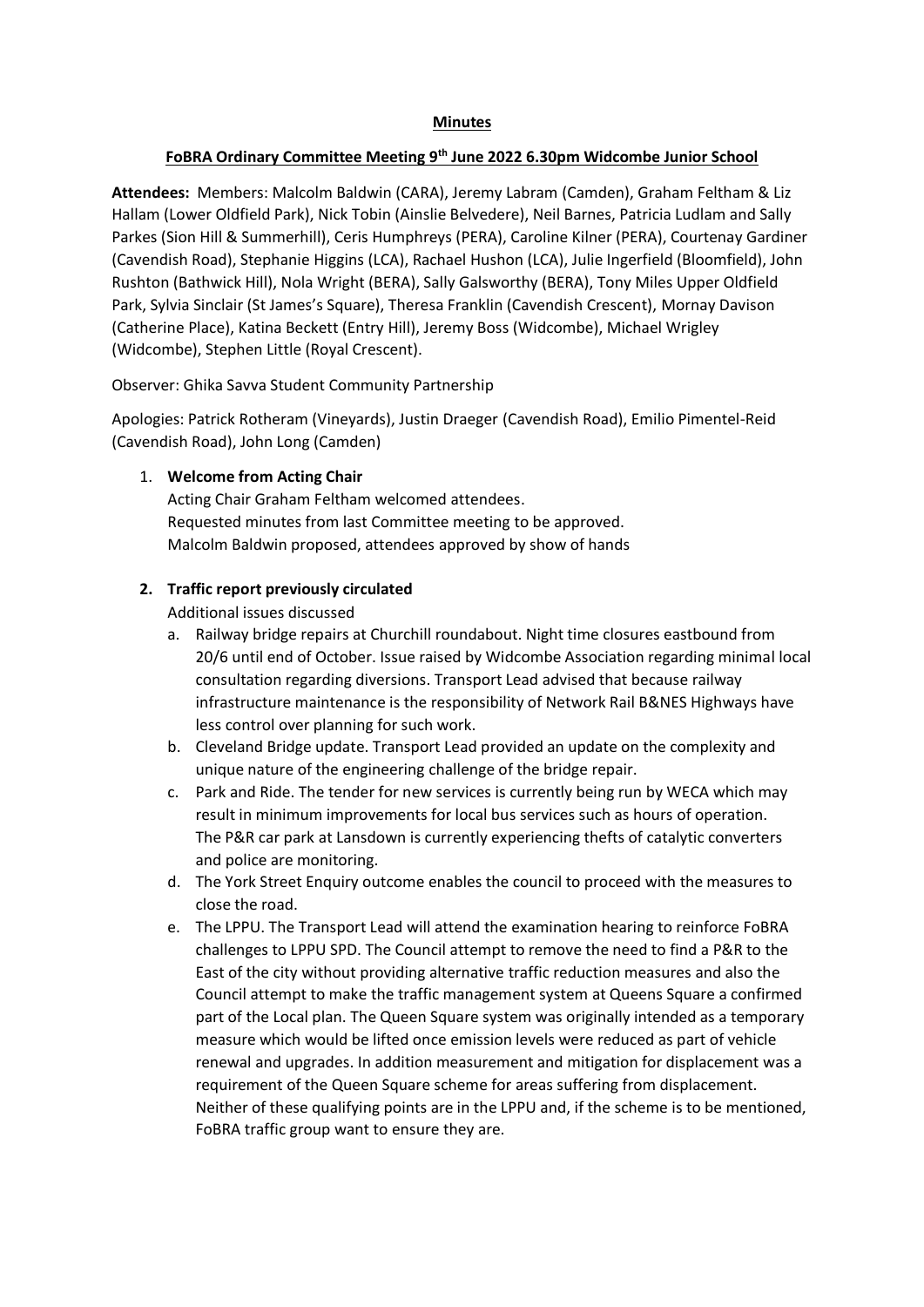## 3. **Planning report previously circulated**

- a. Consent granted for the Dick Lovett site, mixed use redevelopment. 316 build to rent apartments with 30% affordable housing provision as part of section 106 agreement.
- b. The Recreation Ground. A travel survey has been issued to season ticket holders. Widcombe Association suggested that subject to further legal challenge a new planning application may be issued next year. (Subject to car parking provision) on the Recreation Ground , both Widcombe Association and Upper Oldfield Park expressed a preference for Bath Rugby remaining in the city, other RAs expressed concern regarding potential plans for car parking next to the stadium
- c. Gas works site discussed briefly.
- d. The proposal for 22 x 1-bedroom flats at the technical college. Widcombe and Lower Oldfield Park will object on basis of traffic impacts.

## 4. **City centre regeneration/Milsom Quarter masterplan**

- **a.** Committee discussed how the focus for FoBRA is to ensure proper representation and participation in the MQM process as part of FoBRA's commitment to represent Resident Groups and areas affected by changes in the city centre
- **b.** CARA highlighted the importance of Resident Groups across the city engaging in this consultation now to correct anomalies and incorrect diagrams/statements. In particular the impact of certain movement plan details contained within the proposals which move traffic from Broad Street to other residential areas. The plan's first draft promotes the closure of Milsom Street and Broad Street to private motor vehicles, it contains traffic movement plans which show Circus and Royal Avenue as primary routes across the city. Officers have confirmed that this classification is incorrect and will be corrected. But the plan contains no clear movement strategy for the 5000+ cars per day which currently use Broad Street.

LCA and CARA urged members to engage with the consultation and consider the impact of this important cross city main road closure to their own areas and residents. The routes across town using Broad Street and Milsom Street prior to 10am are key main roads (north/south) for many commuters and these will be closed as part of this plan. Areas which provide alternative routes to cross the city should be participating in this consultation to ensure they are protected from rat running.

link: [Milsom Quarter | Bath and North East Somerset Council \(bathnes.gov.uk\)](about:blank)

**c.** CARA as part of City Centre Action Group are concerned regarding the impact of too high a provision of hospitality vs. retail.

**ACTION: FoBRA Chair and CARA lead to discuss best way for FoBRA to support Central area members, Travel Lead also to be involved in this discussion due to significant impacts on travel routes to Bath residents pre 10am bus gate with the proposed closure of Broad Street. In addition the masterplan has SPD status which is a material consideration in planning terms. Thus resident engagement at this stage is crucial.**

#### 5. **Entry Hill update from Entry Hill RA**

- **a.** Pre planning application due
- **b.** Contaminated nature of site discussed. Environmental reports due but not necessarily shared with Residents. Widcombe RA advice provided to consider a FOI process.